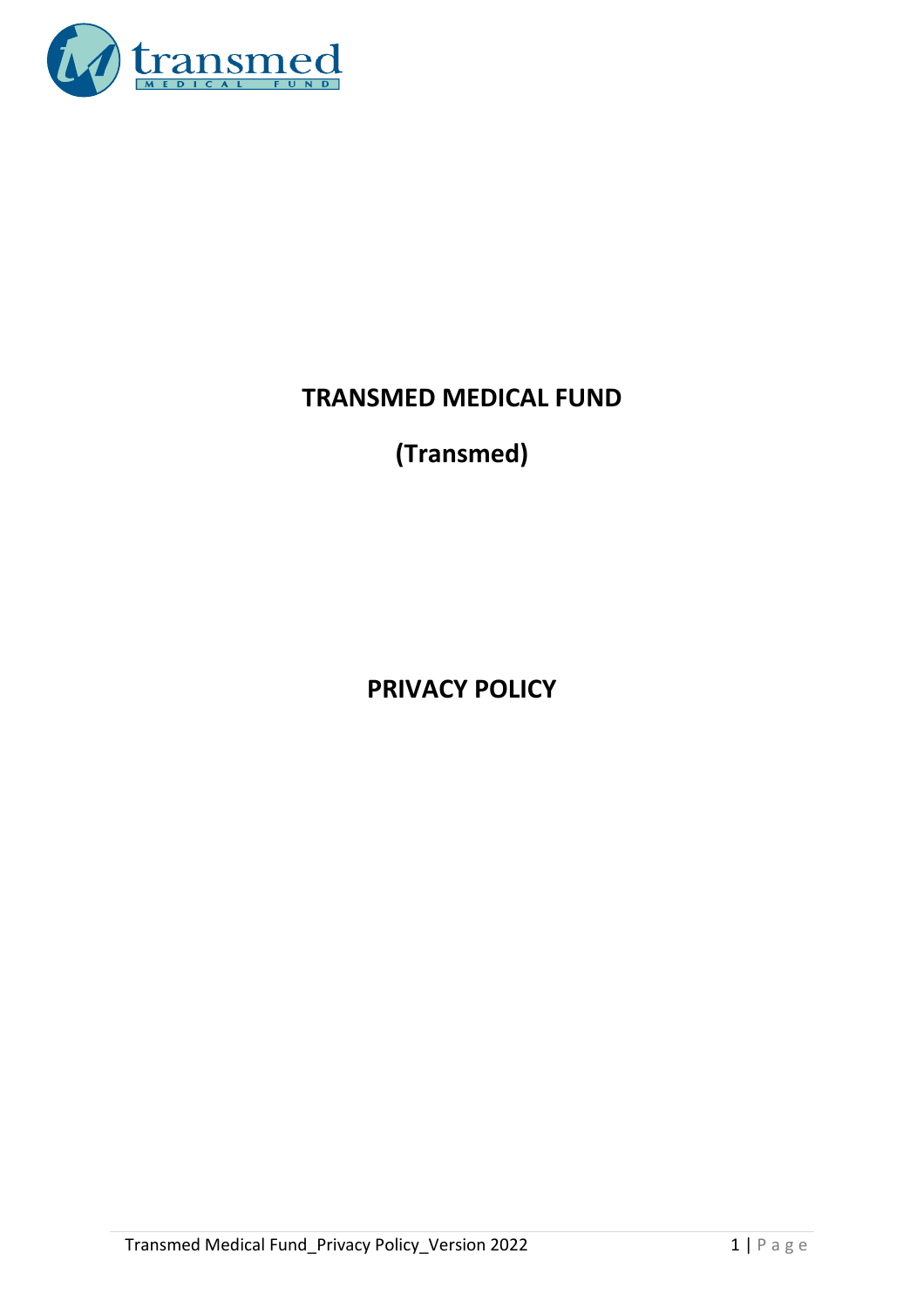

# **Contents**

| 1.      | <b>Information Disclosure</b>    |    |
|---------|----------------------------------|----|
| $2_{-}$ | <b>Location Services</b>         | 8  |
| 3.      | Confidentiality and Security     | 8  |
| 4.      | <b>Your Personal Information</b> | q  |
| 5.      | <b>Changes to Privacy Policy</b> | 11 |
| 6.      | Complaints                       | 11 |
| 7.      | Cookies                          | 12 |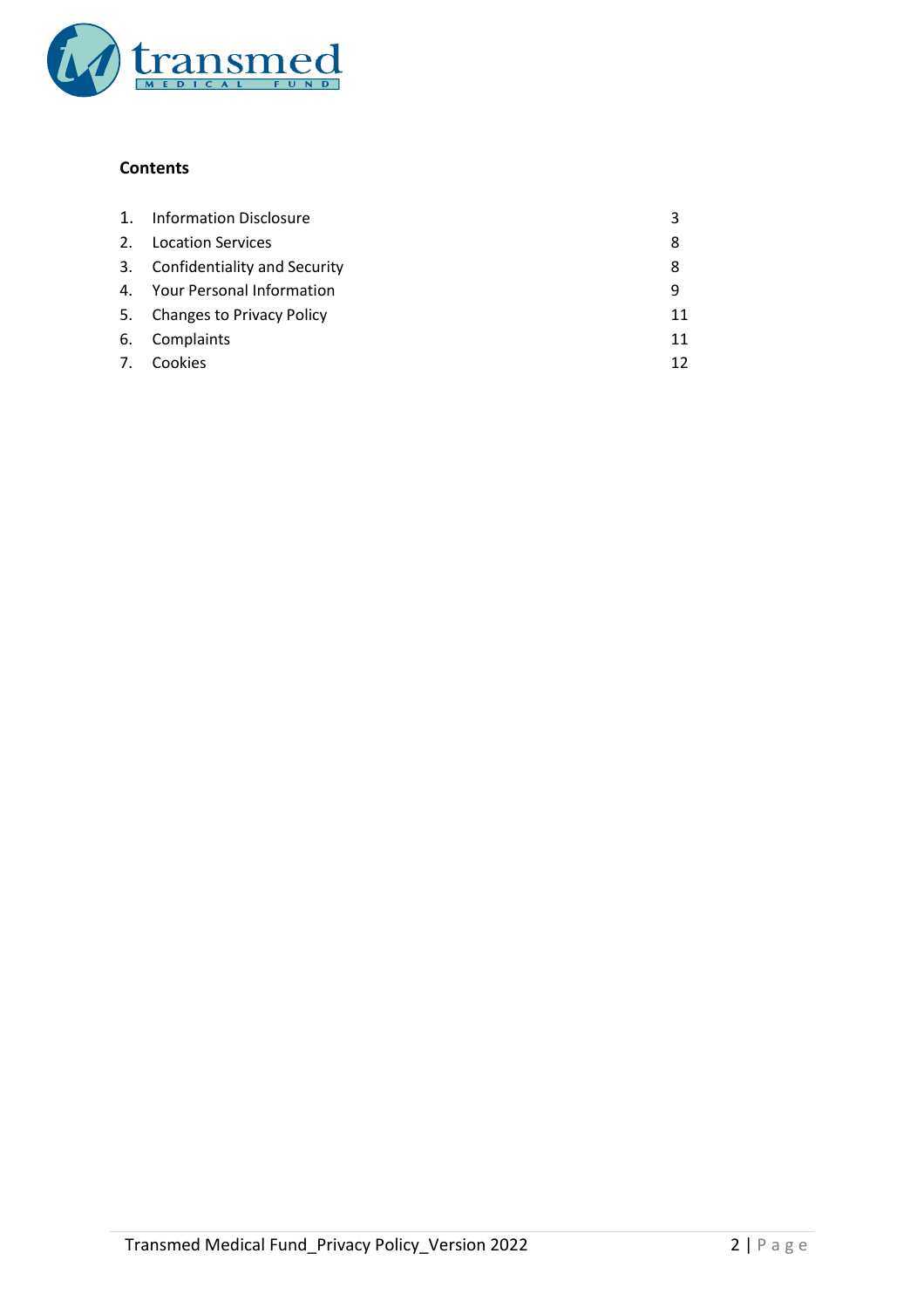

This Privacy Policy governs the manner in which Transmed and the Administrator ('we', 'our', 'us') treats your personal information collected electronically when you use our website (www.transmed.co.za) to apply online for services, or collected from your application form when you join the Fund.

We respect your privacy and your personal information, and for this reason, we will take all reasonable measures, in accordance with this Policy, to protect your personal information to keep it confidential, even when you are no longer our client.

We will maintain the confidentiality of your personal information and comply with the Protection of Personal Information Act 4 of 2013 (POPIA) when processing your personal information. This Policy is in line with the above mentioned Act.

#### **We briefly outline these principles below:**

- We will only collect, disclose, collate, process and store ('use') your personal information with your express written permission, unless legally required to do so, and will only use such information for the lawful purpose for which it is required.
- We will disclose in writing, the specific purpose for which we use, request and store your personal information. We will also keep a record of that personal information and the specific purpose for which we collect it.

#### **1 INFORMATION DISCLOSURE**

#### **1.1 What is personal information?**

Personal information refers to any information that identifies you or specifically relates to you. Personal information includes, but is not limited to, the following information about you:

- Your marital status (like married, single, divorced); your national origin; your age; your language; birth; education.
- Your financial information, which may include your financial history and information (like your income or your buying, investing and banking behaviour based on, amongst others, account transactions).
- Your identifying number (like an account number, identity number or passport number);
- Your e-mail address; location information; physical address (like residential address, work address or your physical location); and telephone number (including your cellular number, home landline or office work number).
- Your online identifiers such as social media profiles.
- Your biometric information (like fingerprints, face recognition, signature or voice).
- Your race and/or gender.
- Your physical health; mental health; well-being; disability; religion; belief; conscience; culture.
- Your medical history (like your HIV / AIDS status and any medical history disclosed or obtained); criminal history; employment history.
- Your personal views, preferences and opinions.
- Your confidential correspondence; and / or
- Another's views or opinions about you and your name also constitute your personal information.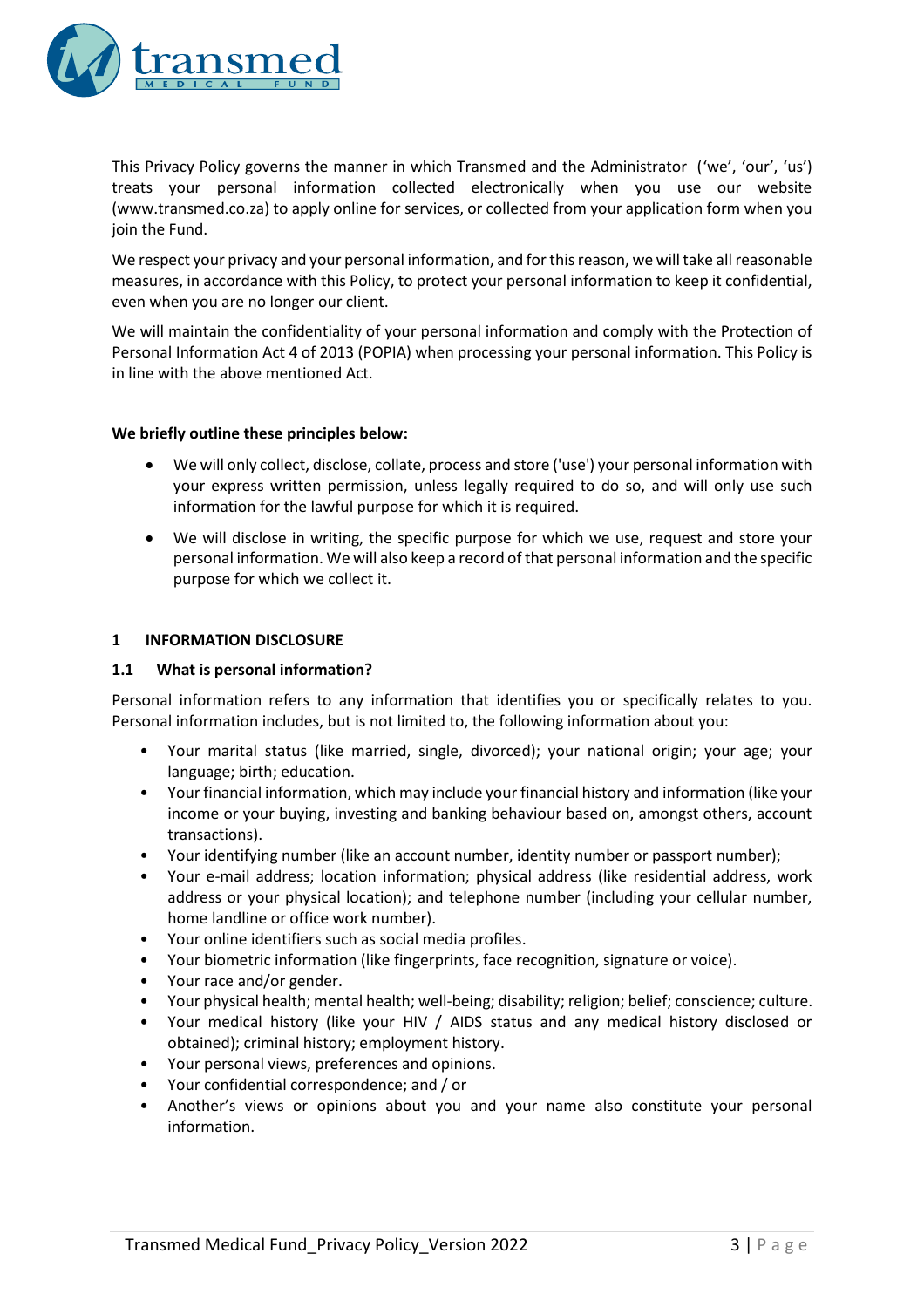

# **1.2 What is special personal Information**

Special personal information is personal information about the following:

- Your religious and your philosophical beliefs (for example where you enter a competition, and you are requested to express your philosophical view).
- Your race (like where you apply for a product or service where the statistical information must be recorded).
- Your ethnic origin.
- Your trade union membership.
- Your political beliefs.
- Your health (like where you apply for an insurance policy or medical/health related products).
- Your biometric information (like to verify your identity); and / or
- Your criminal behaviour and alleged commission of an offence (like to prevent money laundering as required by law or when you apply for employment or enter into a relationship with us).

#### **1.3 How does Transmed collect personal information?**

Transmed collects information either directly from you, the data subject, the employer or through financial services intermediaries. In certain instances, Transmed and its Administrator may appoint third parties to collect information on its behalf. The source, from which personal information was obtained, if not directly from the data subject, will be disclosed.

#### **1.4 What type of personal information does Transmed collect?**

Personal information collected by Transmed and the Administrator can include a data subject's name, contact, birth date, identity number, gender, employment details, marital, family, policy, location information, online identifier, bank account, medical or health information. Transmed will indicate the purpose for the collection and whether the information required is compulsory or voluntary.

#### **1.5 When will we process your personal information?**

We will only process your personal information for lawful purposes relating to our business if the following circumstances apply:

- You have consented thereto.
- A person legally authorised by you, the law or a court, has consented thereto.
- It is necessary to conclude or perform under a contract we have with you.
- The law requires or permits it.
- It is required to protect or pursue your, our or a third party's legitimate interest; and/or
- You are a child, and a competent person (such as a parent or guardian) has consented thereto on your behalf.

#### **1.6 When will we process your special personal information?**

We may process your special personal information in the following circumstances:

If you have consented to the processing thereto.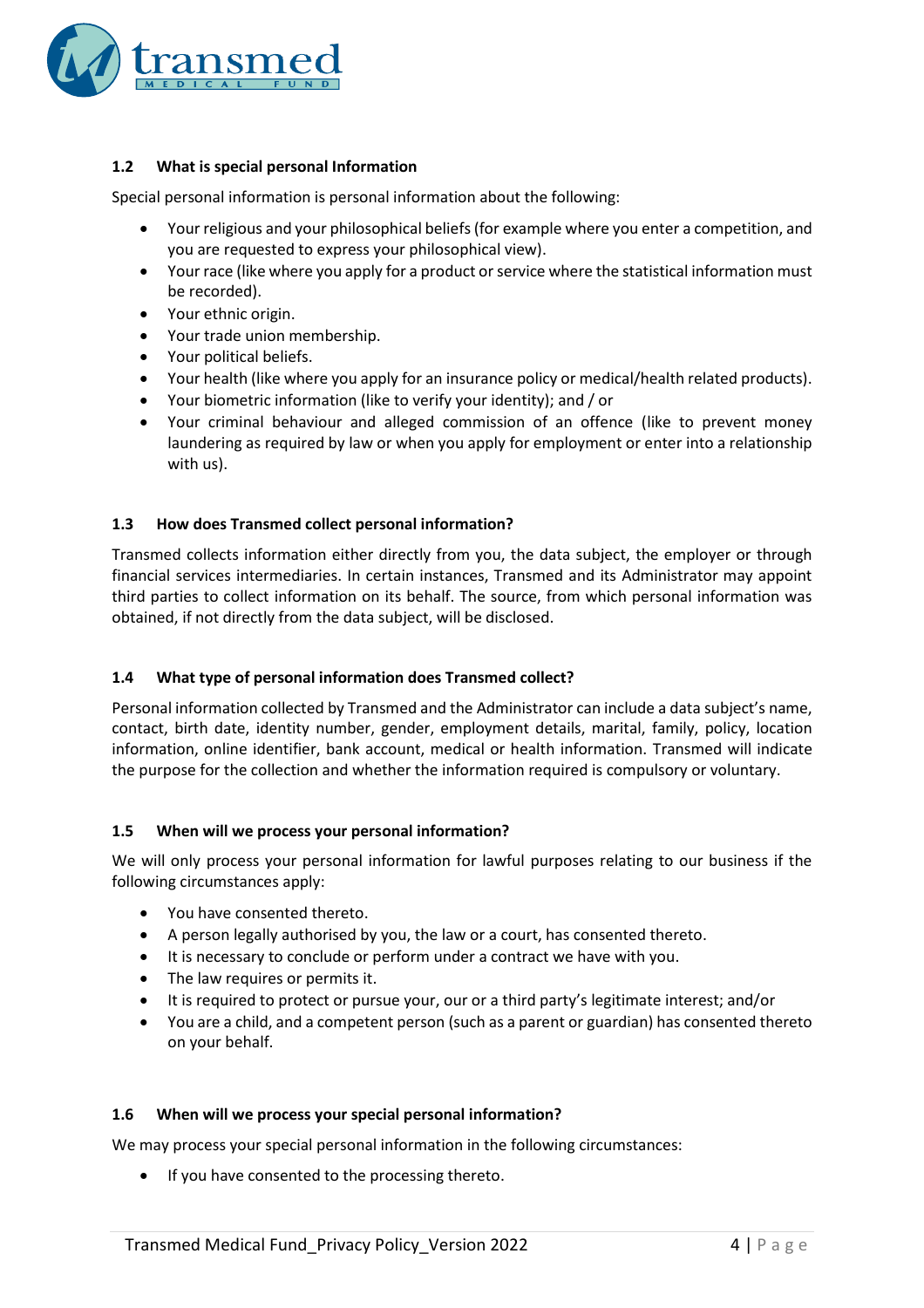

- If the processing is needed to create, use or protect a right or obligation in law.
- If the processing is for statistical or research purposes.
- If the special personal information was made public by you.
- If the processing is required by law.
- If racial information is processed and the processing is required to identify you.

# **1.7 Reasons for processing your personal information**

We will process your personal information for the following reasons:

- Payment processing service providers, merchants, banks and other persons that assists with the processing of your payment instructions.
- Law enforcement and fraud prevention agencies and other persons tasked with the prevention and prosecution of crime.
- Regulatory authorities, industry ombudsmen, government departments, and local and international tax authorities.
- Credit bureaux.
- Trustees, executors or curators appointed by a court of law.
- Cheque verification service providers.
- Our service providers, agents and sub-contractors such as couriers and other persons we use to offer and provide products and services to you.
- Courts of law or tribunals.
- Participating partners, whether retail or online, in our customer loyalty reward programmes (where applicable).
- Our joint venture partners.
- To process payment instruments (such as a cheque) and payment instructions (such as a debit order or a stop order deduction.
- To create, manufacture and print payment instruments (such as a cheque) and payment devices (such as a debit card).
- To open, manage and maintain your accounts/policies, contracts, agreements or relationship with us.
- To disclose and obtain personal information from credit bureaux regarding your credit history;
- To enable us to deliver goods, documents or notices to you.
- For security and identity verification, and to check the accuracy of your personal information.
- To communicate with you and carry out your instructions and requests.
- For customer satisfaction surveys, promotional and other competitions.
- To enable you to participate in and make use of value-added products and services
- For any other related purposes.

#### **1.8 Processing Information of a child**

Protecting privacy of children – Transmed and the Administrator takes the privacy of children very seriously. Children under the age of 18 years should obtain their guardian's consent before providing/submitting any personal information about themselves.

We will not require children under this age to provide any personal information other than that which is reasonably necessary.

If we determine that a user is under the age of 18, we will not use or maintain his/her personal information without the guardian's consent.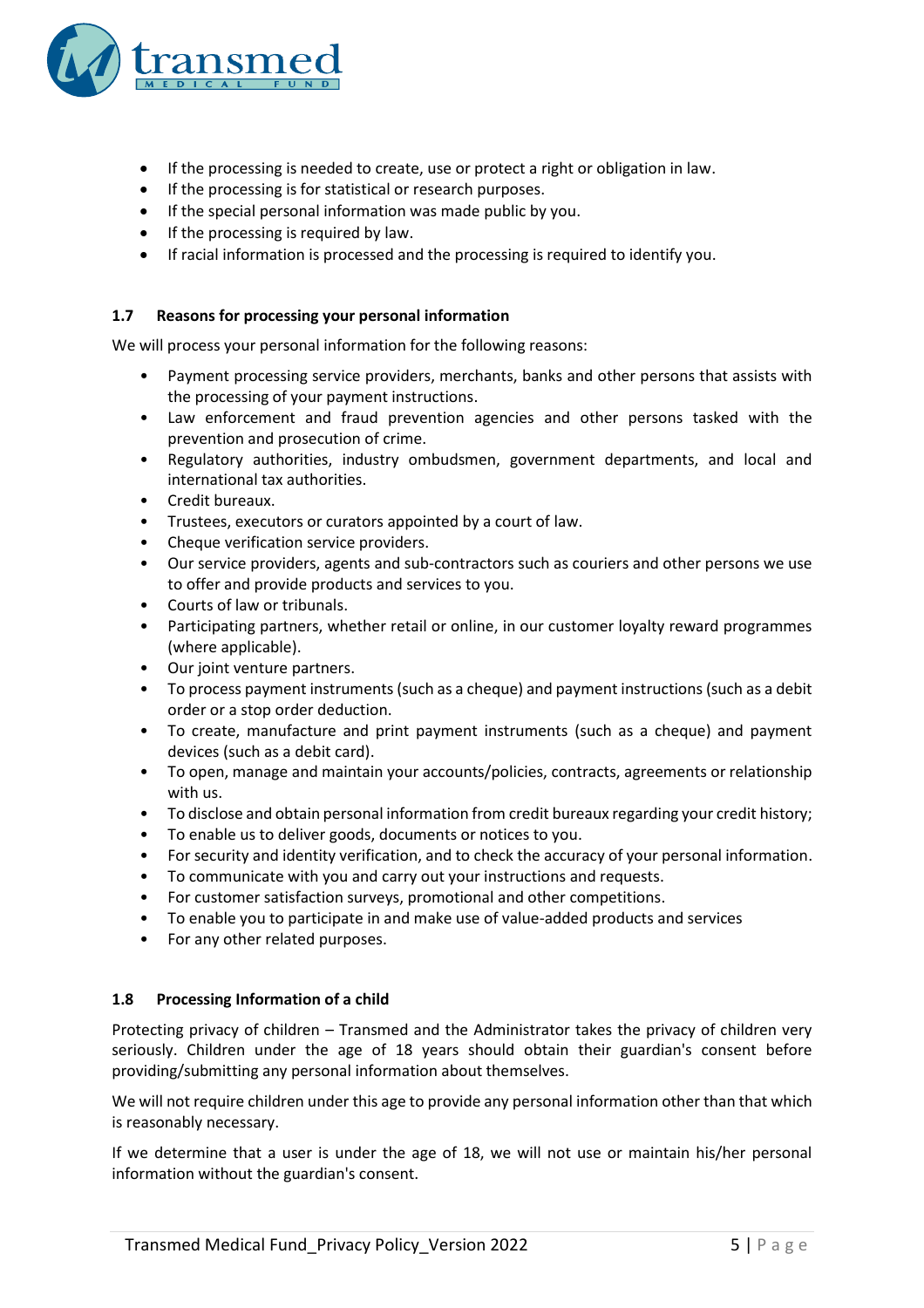

A child is a person who is defined as a child by a country's legislation, and who has not been recognised as an adult by the courts. We process the personal information of children if the law permits this. We will only process the personal information of children if any one or more of following applies:

- A person with the ability to sign legal agreements has consented to the processing, being the parent or guardian of the child.
- The processing is needed to create, use or protect a right or obligation in law, such as where the child is an heir in a will, a beneficiary of a trust, a beneficiary of an insurance policy or an insured person in terms of an insurance policy.
- The child's personal information was made public by the child, with the consent of a person who can sign legal agreements.
- The processing is for statistical or research purposes and all legal conditions are met.
- Where the child is an heir in a will, if required to give effect to the will.
- Where the child is a beneficiary of a trust, if required to give effect to the trust deed.
- Where the child is legally old enough to open a bank account without assistance from their parent or guardian.
- Where the child is legally old enough to sign a document as a witness without assistance from their parent or guardian.
- Where the child benefits from a bank account such as an investment or savings account; and/or;
- Where the child is an insured person or beneficiary of an insurance policy, if required to give effect to the policy.

# **1.9 Obtaining personal information about clients**

We collect information about you:

- Directly from you.
- Based on your use of our products, services, or service channels (such as our websites or applications.
- Based on how you engage or interact with us, such as through e-mails, letters, telephone calls, and surveys.
- From public sources (such as newspapers); and;
- From third parties for the purposes of conducting our business.

If the law requires us to do so, we will ask for your consent before collecting personal information about you from third parties. The third parties from whom we may collect your personal information include, but are not limited to, the following:

- Any connected companies, subsidiary companies, its associates, cessionaries, delegates, assignees, affiliates or successors in title and/or appointed third parties (such as its authorised agents, partners, contractors and suppliers) for any of the purposes identified in this Privacy Policy.
- Your spouse, dependants, partners, employer, joint applicant or account holder and other similar sources.
- Attorneys, tracing agents, debt collectors and other persons that assist with the enforcement of agreements.
- Payment processing services providers, merchants, banks and other persons that assists with the processing of your payment instructions.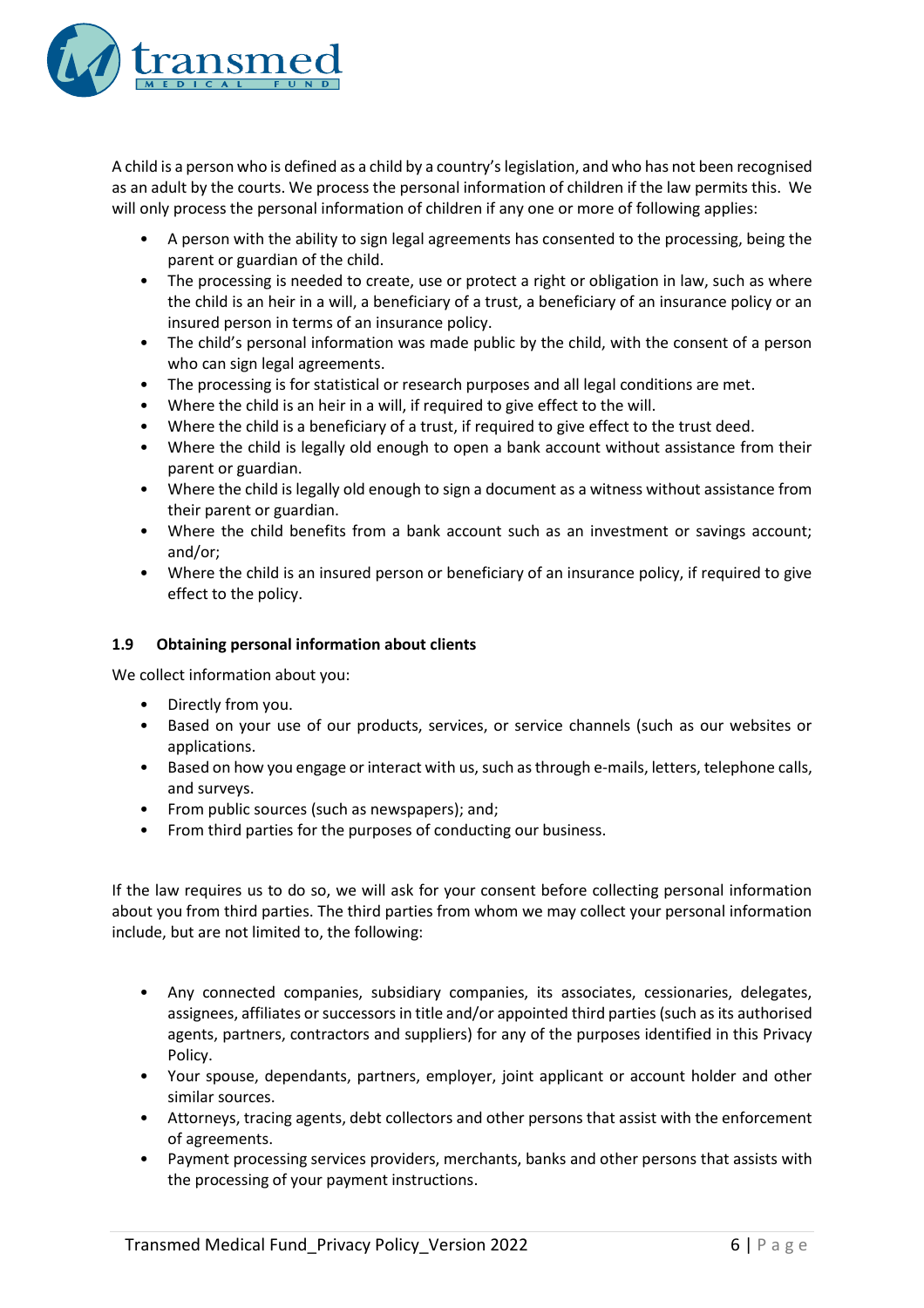

- Law enforcement and fraud prevention agencies and other persons tasked with the prevention and prosecution of crime.
- Regulatory authorities, industry ombudsmen, government departments, and local and international tax authorities.
- Credit bureaux.
- Trustees, executors or curators appointed by a court of law.
- Cheque verification service providers.
- Our service providers, agents and sub-contractors such as couriers and other persons we use to offer and provide products and services to you.
- Courts of law or tribunals.
- Participating partners, whether retail or online, in our customer loyalty reward programmes (where applicable).
- Our joint venture partners.
- Digital data transformation or aggregation services which you have authorised to collect activity, health or other digital data streams and share with us.

#### **1.10 Processing Information about Persons Related to a Juristic Person**

If you are a juristic person, such as a company or close corporation, we may collect and use personal information relating to the juristic person's directors, officers, employees, beneficial owners, partners, shareholders, members, authorised signatories, representatives, agents, payers, payees, customers, guarantors, spouses of guarantors, sureties, spouses of sureties, other security providers and other persons related to the juristic person. These are related persons.

If you provide the personal information of a related person to us, you warrant that the related person is aware that you are sharing their personal information with us, and that the related person has consented thereto.

We will process the personal information of related persons as stated in this Privacy Policy, thus references to "you" or "your" in this Privacy Policy will include related persons with the necessary amendments.

#### **1.11 Direct Electronic Marketing**

If permission is given, Transmed and the Administrator may use your personal or other information to tell you about products, services and special offers from Transmed or other value enabler companies.

- We will do this in person, by post, telephone, or electronic channels such as SMS, email and fax.
- If you are not our customer, or in any other instances where the law requires, we will only market to you by electronic communications with your consent.
- In all cases, you can tell us to stop sending marketing communications to you at any time.

### **2 LOCATION SERVICES**

We use location services for specific products and services through our website and applications. The location services will only be switched on with the prior consent of the user. The use of location services are set out in the purpose of collection of data.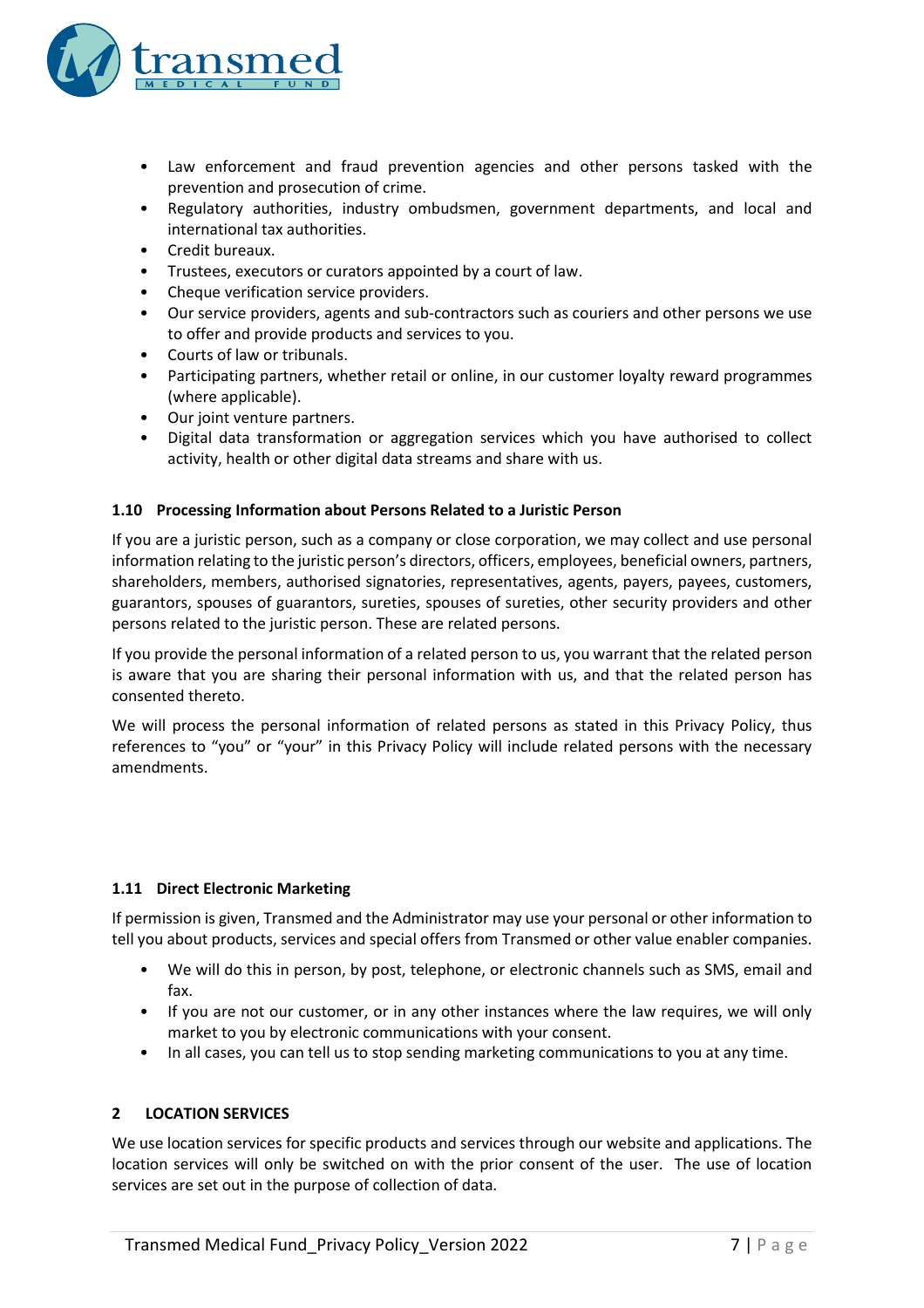

# **3 CONFIDENTIALITY AND SECURITY**

#### **3.1 Routine Precautions**

Transmed and the Administrator have physical, technological and procedural security safeguards in place and will use its best endeavours to protect your personal information.

Personal information refers to information that identifies or relates specifically to you, which for example include:

- Your name.
- Age.
- Gender.
- Identity number.
- Your assets and liabilities.
- Your income.
- Your employment details.
- Payment records.
- Your contact details.
- Your marital status.
- Family information.
- Bank account information.
- Medical or health information.
- Your policy information.

Any information about your health behaviour, your health transactions and all related information will also be regarded as personal information.

In short, any information that we know about you will be regarded as your personal information.

#### **4 YOUR PERSONAL INFORMATION**

#### **4.1 Securing personal information**

Transmed Fund and the Administrator will take all reasonable technical and organisational precautions to prevent the loss, misuse or alteration of your personal information. The Administrator will store all the personal information in secured environments, for example on secured servers in a protected data centre.

#### **4.2 How you can review and correct your personal information**

You can request to review your personal information contained in the Fund's and Administrator's records at any time to correct or update the information. If the purpose for which your personal information was requested initially does not exist anymore, you may request information held by the Fund to be removed. However, the Transmed and the Administrator can decline your request to delete the information from its records if other legislation requires the continued retention thereof or if it has been de-identified.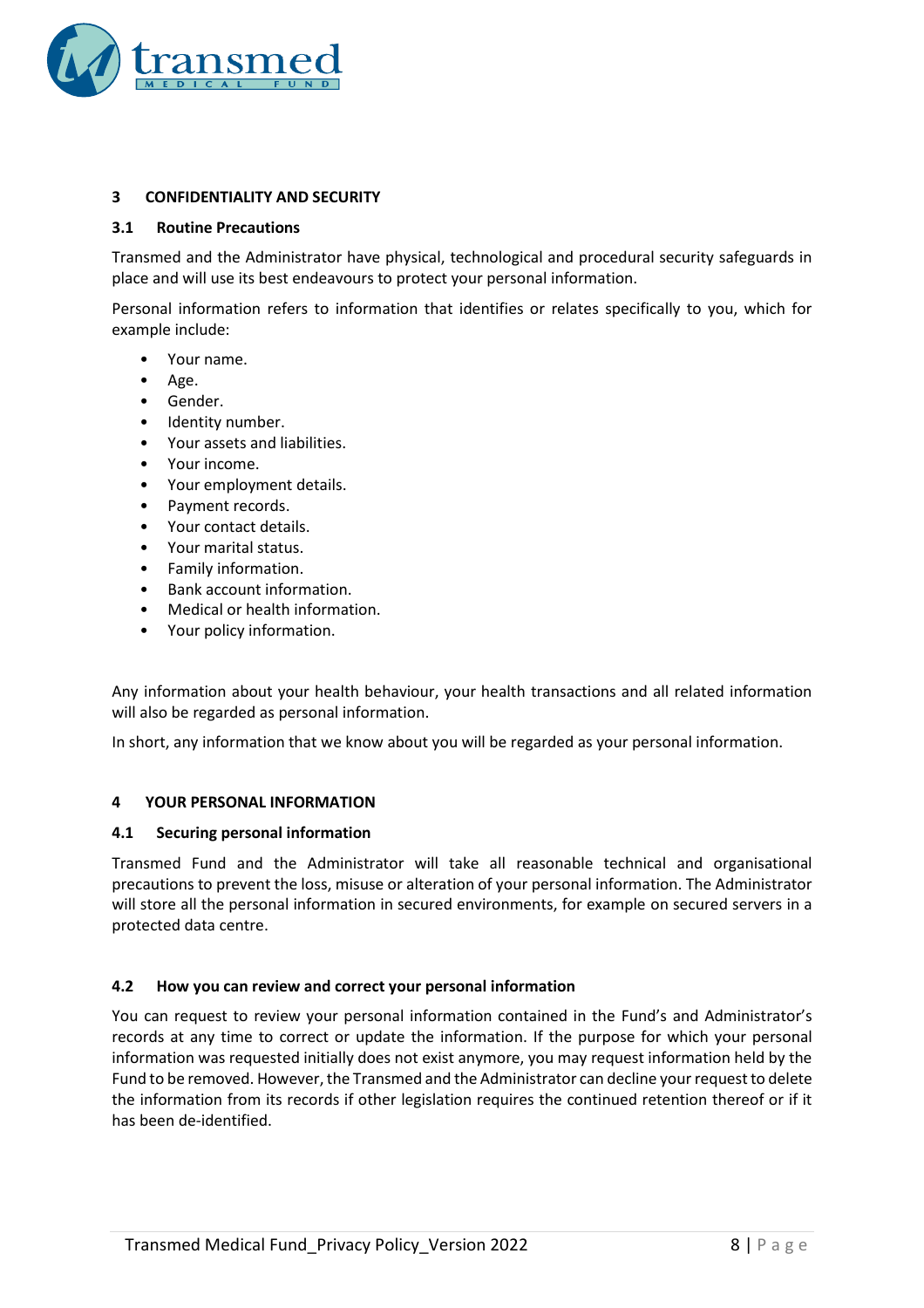

#### **4.3 Managing Data Privacy at Momentum Metropolitan Board Level and Reporting Frequency**

The Administrator is a subsidiary of Momentum Metropolitan Group. The Momentum Metropolitan Board Risk Capital and Compliance Committee (BRCC) is a sub-committee of the Board that is accountable to address and manage the risk of data privacy and cyber security. The BRCC follows the board cycle and convenes on a quarterly basis. The Momentum Metropolitan Group Chief Risk Officer (CRO) is the business representative on BRCC for data privacy, data security and cyber security. The Momentum Metropolitan Chief Risk Officer provides guidance and input regarding appropriate Risk Management.

#### **4.4 Employee Training on Cyber Security and Data Privacy**

Employee Training on Cyber Security and Data Privacy forms part of ongoing compliance training. Cyber Security training is currently further required as a basic compliance training that all employees must complete.

As part of the POPIA management programme, there is a specific focus on training, awareness as well as communication that will cover data privacy, data security and more detailed cyber security training as mandatory compliance training to all staff. The POPIA management programme is actively managed at Momentum Metropolitan Group level with participation of all business entities and subsidiaries of Momentum Metropolitan.

# **4.5 Centralised Cyber Security and Data Security Functions and Coordination**

To deal with Cyber Security and Data Privacy, two separate centralised functions exist within Momentum Metropolitan. The IT Security environment includes managing cyber security as a capability and the Data Management environment deals with the aspects of data privacy and extended data security and privacy which is enabled through IT security.

These two functions report into the Group Exco and are coordinated to work closely together to ensure coordinated efforts to best deliver on the relevant requirements.

#### **4.6 Cookies**

You agree that we shall be entitled to send "cookies" from this website to your computer. We use the word "cookie" to refer to information that is sent from this website to your hard drive, where it is saved and contains information to personalise your experience on this website. In this way, the next time you use this website we will know who you are and that you have visited this website before.

#### **4.7 Third Parties**

We do not exercise control over affiliate parties' privacy policies – Personal information and third parties. Because we are not responsible for any representations or information or warranties or content on any website of an affiliate party (including websites linked to this website or websites facilitated by us), we do not exercise control over affiliate parties' privacy policies, and you should refer to the privacy policy of any such affiliate party to see how such party protects your privacy.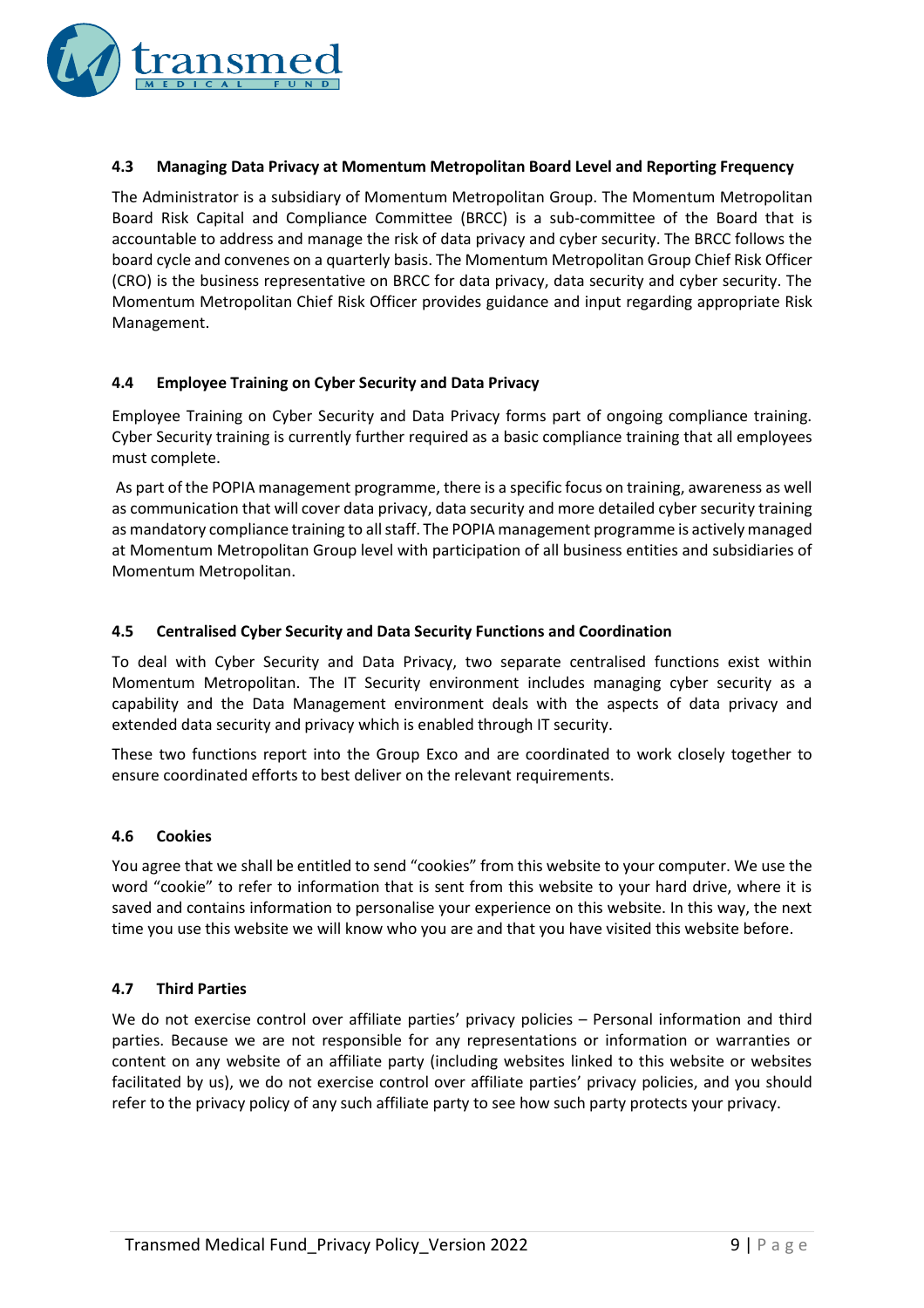

# **4.8 Sharing your Information**

Your privacy is important to us. We will therefore not sell, rent or provide your personal information to unauthorised entities or other third parties, for their independent use, without your consent.

We may disclose your personal information to the following third parties:

- Selected third parties to provide us with services, including companies that provide us with technical support and assistance in respect of the Website, companies that provide backoffice services, companies that provide hosting services or, that track the Website's activities and analytics, and companies engaged to market and distribute Transmed' products and/or services and conduct research on our behalf.
- Professional advisers, judicial, regulatory and law enforcement bodies; and
- A third party that acquires all or part of our assets or shares, or that succeeds us in carrying on all or a part of our business, whether by merger, acquisition, re-organisation or otherwise.
- In order for us to ensure that we meet your needs, we may collect and analyse your personal information and combine all the information that we have about you to compile a profile of you in order for us to personalise and tailor our services to meet your specific needs.
- Once we have collected and analysed your personal information, we may send you promotional material or details which we think may be of interest to you. If any of this promotional information relates to products, promotions, news or services of an affiliate party, and if you indicate that you would like more details, we may inform the affiliate party to contact you directly. We will, however, only inform an affiliate party to contact you directly if you have indicated that this is agreeable to you.

If at any stage, after you have given us your consent, you no longer wish us to use or share your personal information with an affiliate party; you may at any stage withdraw your consent. By choosing to withdraw your consent with affiliated third parties there may be an impact on our offering to you, and it will be explained to you on your request to withdraw your consent.

# **4.9 Cross Border Sharing**

We will only transfer your personal information to third parties in another country in any one or more of the following circumstances:

- Where the transfer is necessary to enter into, or perform, under a contract with you or a contract with a third party that is in your interest.
- Where possible, the party processing your personal information in the other country will agree to apply the same level of protection as available by law in your country, or if the other country's laws provide better protection, the other country's laws would be agreed to and applied.
- An example of us transferring your personal information to another country would be when you make payments if you purchase goods or services in a foreign country.

#### **5 CHANGES TO PRIVACY POLICY**

Transmed reserve the right, in our sole discretion to amend (including without limitation, by the addition of new terms and conditions) this Privacy Policy from time to time. You agree to review the Privacy Policy whenever you visit this website for any such amendments.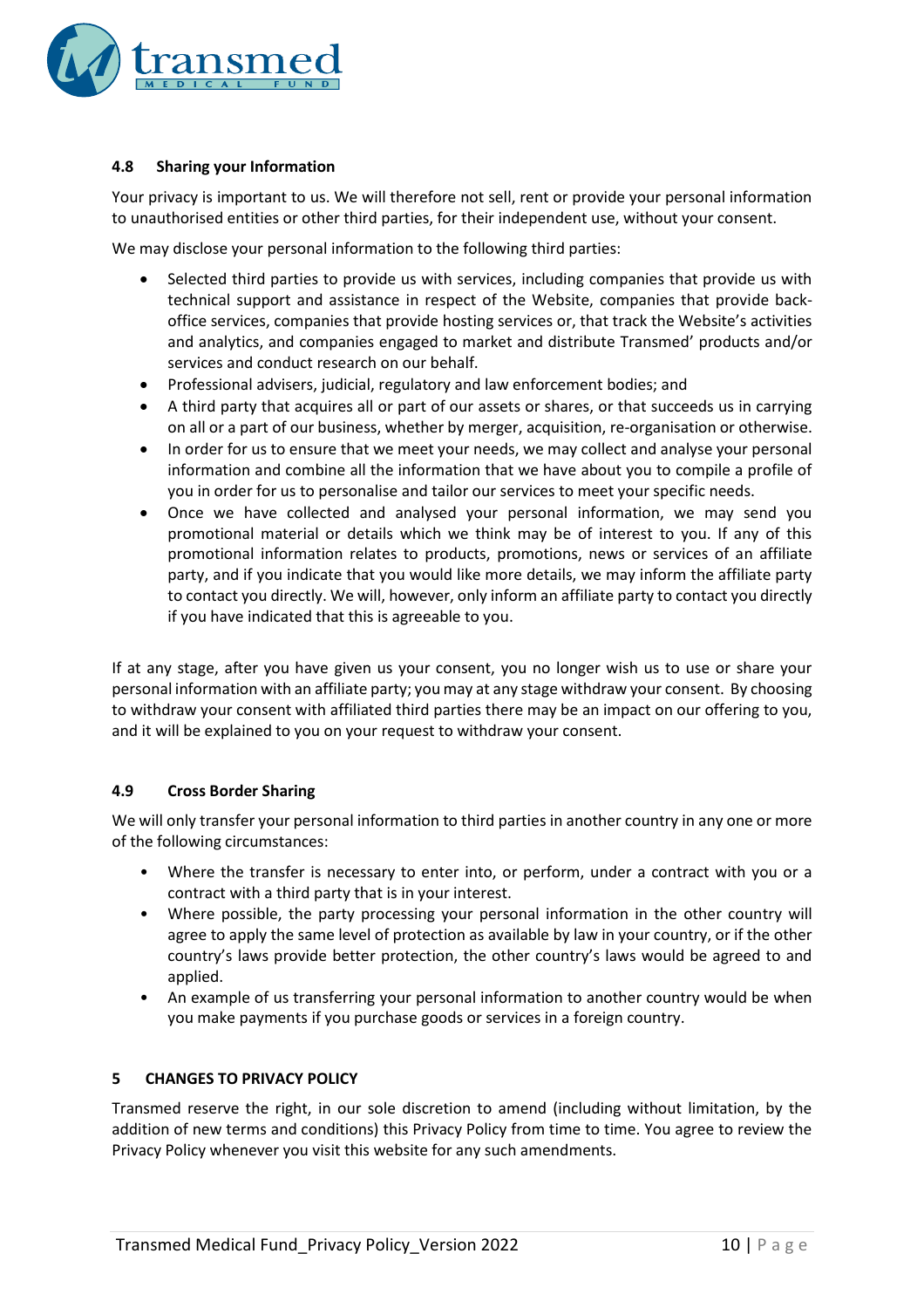

Save as expressly provided to the contrary in this Privacy Policy, the amended version of the Privacy Policy shall supersede and replace all previous versions thereof.

#### **Which laws apply?**

This Privacy Policy will be governed by and construed and interpreted in accordance with the laws of South Africa. To the extent that a court has jurisdiction over any dispute which may arise out of or in connection with this Privacy Policy, we both submit to the jurisdiction of the South African courts.

#### **6 COMPLAINTS**

Should you believe that Transmed or the Administrator has utilised your personal information contrary to Applicable Laws, you undertake to first attempt to resolve any concerns with the Fund and the Administrator via the complaints process.

If you are not satisfied with such process, you may have the right to lodge a complaint with the Information Regulator, using the contact details listed below:

#### **Telephone Number**

+27 (0) 10 023 5200

**Fax Number** +27 (0) 11 403 0668

#### **Email Address**

[POPIAComplaints@inforegulator.org.za](mailto:POPIAComplaints@inforegulator.org.za)

#### **7 COOKIES**

#### **What happens if you disable your cookie functionality?**

• Clearing or disabling cookies may limit your website functionality and your functionality once you've logged in. You can limit the collection of your information by disabling cookies on your browser. You may also be able to modify your browser settings to require your permission each time a site attempts to set a cookie.

However, our website (and many other websites) relies on cookies to enable certain functionality. If you choose to disable cookies, some of the services available on our website may not work properly.

#### **What are cookies?**

• A cookie is a small text file stored on your device by the website you are visiting. It helps the website to remember information about your device and how you use the website. We use this information to make your visit to our site as easy and useful as possible.